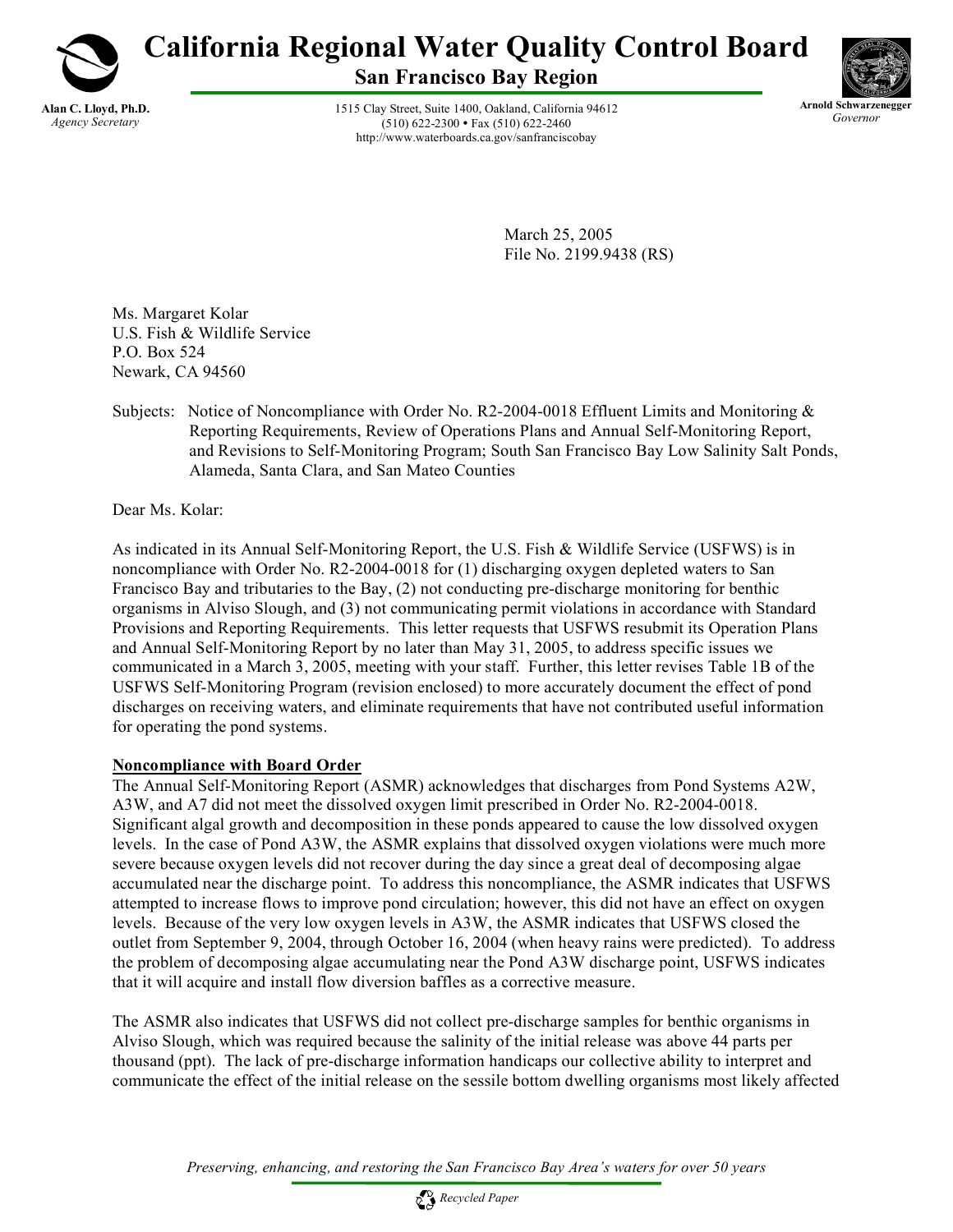by the discharge. Since USFWS intends to commence discharge from Ponds A14 and A16 by the end of March 2005, it needs to ensure that all monitoring requirements are met.

On communicating noncompliance to the Water Board, USFWS did not follow Standard Provisions and Reporting Requirements, which require that it notify Water Board staff by phone within 24 hours, and follow-up with a written report within 5 business days. In fact, we did not receive data on the condition of pond discharges until September 7, 2004 (50 days after discharge of low dissolved oxygen water began from Pond A3W). At that time, we calculated a median dissolved oxygen value at the A3W discharge point of 0.23 mg/L, indicative of persistent anoxic conditions. As such, we recommended by phone on September 8, 2004, that USFWS cease discharging surface waters from Pond System A3W to Guadalupe Slough. While other pond systems (A2W and A7) did not meet the dissolved oxygen limitation of 5.0 mg/L, they did exhibit recovery during daytime hours due to algal photosynthesis (median values of 4.8 and 3.9 mg/L, respectively). The ASMR does not acknowledge this noncompliance with reporting requirements, or changes USFWS will implement to ensure in the future the Water Board is informed in a timely manner if pond discharges do not meet requirements contained in Order No. R2-2004-0018.

## **Revisions to Operation Plans and ASMR**

As mentioned above, we met with you to discuss some potential revisions to the Operation Plans and ASMR. The proposed revisions are mainly to ensure that USFWS uses the monitoring data to develop and evaluate the effectiveness of best management practices, and optimize operations for protection of water quality. For this reason, we recommend that USFWS either combine the Operation Plans and ASMR as one document, or at least provide clearer cross-referencing between the two documents. As indicated above, please resubmit revised versions of the Operation Plans and ASMR, either as one or two documents, no later than May 31, 2005.

For the revised Operation Plans, we request that USFWS (a) analyze the effectiveness of proposed corrective measures in minimizing dissolved oxygen violations (i.e., use 2004 data to show the effect of ceasing nighttime discharges), (b) implement corrective measures based on dissolved oxygen levels at the discharge instead of receiving water, (c) indicate metals monitoring will be conducted at the discharge point instead of in the receiving water, and (d) document measures it will implement to minimize the downtime of continuous monitoring devices.

For the revised ASMR, we request that USFWS (a) address improvement of communication of discharge noncompliance, and document internal changes to show that data will be evaluated in the most timely manner possible (e.g., investigate the use of telemetry and protocol for evaluating data and reporting violations to Water Board staff), (b) interpret the benthic data provided, and document the condition of the benthic community during sample collection, (c) provide the detection limit for recent metals monitoring (Table 6 of ASMR), and (d) indicate that it will collect future sediment samples for methyl and total mercury at similar locations within ponds because of heterogeneous distribution of this pollutant in sediments.

## **Interpretation of Dissolved Oxygen Data**

We recognize that, without the installation of aerators, it will not be feasible for a well-operated lagoon system to continuously meet an instantaneous dissolved oxygen limitation of 5.0 mg/L; nor does it appear that a stringent interpretation of this limit is necessary to protect water quality, based on review of probe monitoring data in the Bay and recent site-specific standards work in the Everglades and Virginian Province. The dissolved oxygen objective of 5.0 mg/l in the Basin Plan is based on the national criteria published by the U.S. Environmental Protection Agency (USEPA), which has acknowledged in the Virginian Province (Cape Cod, MA to Cape Hatteras, NC) standard-setting process that levels lower than 5.0 mg/l naturally occur in estuaries. At our March 3, 2005, meeting, it appeared that all parties agree that triggering of reporting and best management practice (BMP) implementation should occur when

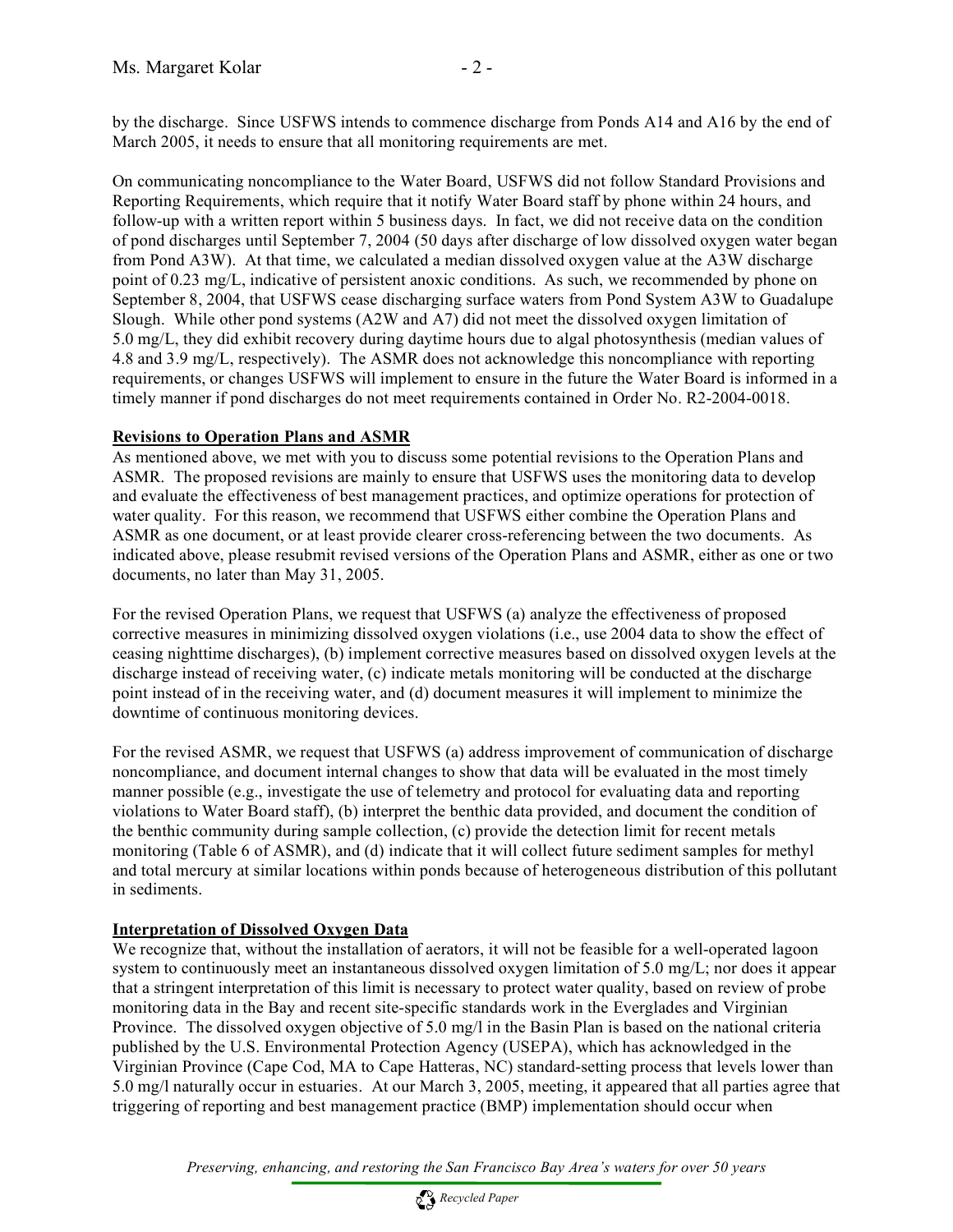dissolved oxygen concentrations are observed in the discharge outside of the natural range of what is observed in relatively unimpacted, functional slough and lagoon environments of the South San Francisco Bay, especially during extended periods of high air and water temperature.

At this point, we do not believe that dissolved oxygen levels discharged from A3W and A7 consistently contained acceptable levels, and, at best, discharges from Pond A2W were marginally acceptable. This conclusion is based on our statistical analysis of natural dissolved oxygen variations in sloughs in the South Bay.

Order No. R2-2005-0003, adopted by the Board on February 16, 2005, permits Cargill Incorporated to discharge saline waters from Pond A18 to Artesian Slough. In drafting this Order, we evaluated summertime, benthic dissolved oxygen levels in a number of locations based on available data collected by continuous monitoring devices, including Artesian Slough and Coyote Creek, where the City of San Jose had deployed probes for several weeks. From this analysis, we established a trigger in the Cargill Pond A18 Order that if the dissolved oxygen levels at the point of discharge fall below a  $10^{th}$  percentile of 3.3 mg/L (calculated on a calendar weekly basis), the Discharger shall make a timely report to the Board, and implement BMPs described in its Operations Plan. This dissolved oxygen trigger is based on levels found in Artesian Slough near the heron rookery in July 1997, during an extended period of high air temperatures, and appears to be the most relevant representation of natural dissolved oxygen variations in sloughs or lagoon systems currently available. Therefore, in evaluating compliance with the dissolved oxygen limit contained in Order No. R2-2004-0018, we believe that USFWS should consider it a trigger for reporting and action if, at the point of discharge, the  $10<sup>th</sup>$  percentile falls below 3.3 mg/L (calculated on a calendar weekly basis).

Based on our analysis of 2004 data, dissolved oxygen levels rarely met a  $10^{th}$  percentile of 3.3 mg/L in discharges from Pond Systems A3W and A7, and discharges from Pond A2W were below this trigger about 50 percent of the time. We do recognize that once additional discharge and receiving water monitoring data has been collected, it may be possible to establish more relevant performance criteria; however, we believe this is the most relevant trigger, based on current available information, to protect beneficial uses. For this reason, we included an optional provision in Cargill's Pond A18 Order to provide a technical report justifying an alternative trigger level based on well-performing lagoon systems in and around the South Bay. If they submit an analysis acceptable to the Executive Officer, then for consistency we would modify the trigger level for all dischargers from the former salt ponds. We remain open to review information on this subject that you submit in defense of an alternative trigger level, for instance in the 2005 ASMR.

In analyzing dissolved oxygen and pH data, we noted that continuous monitoring devices experienced significant downtime for certain periods, and therefore, we request that USFWS document in its Operation Plan measures it intends to implement to minimize such periods.

## **Modifications to Self-Monitoring Program**

To more adequately document the effect of pond discharges on receiving waters, this letter modifies the self-monitoring program for Order No. R2-2004-0018. For continuous circulation period monitoring, this letter requires that USFWS (a) collect receiving water samples along the transect identified for initial release samples, (b) document if it collects samples at flood tide, ebb tide, or slack tide, and (c) include monitoring near the bottom, in addition to monitoring near the surface, for dissolved oxygen, pH, salinity, temperature, and turbidity. These measures were also requested in the letter we sent to you dated October 8, 2004.

Additionally, this letter requires that USFWS document in the ASMR (starting for the 2005 monitoring period) the time-period each day that ponds discharge, and an estimate of the quantity discharged. This is

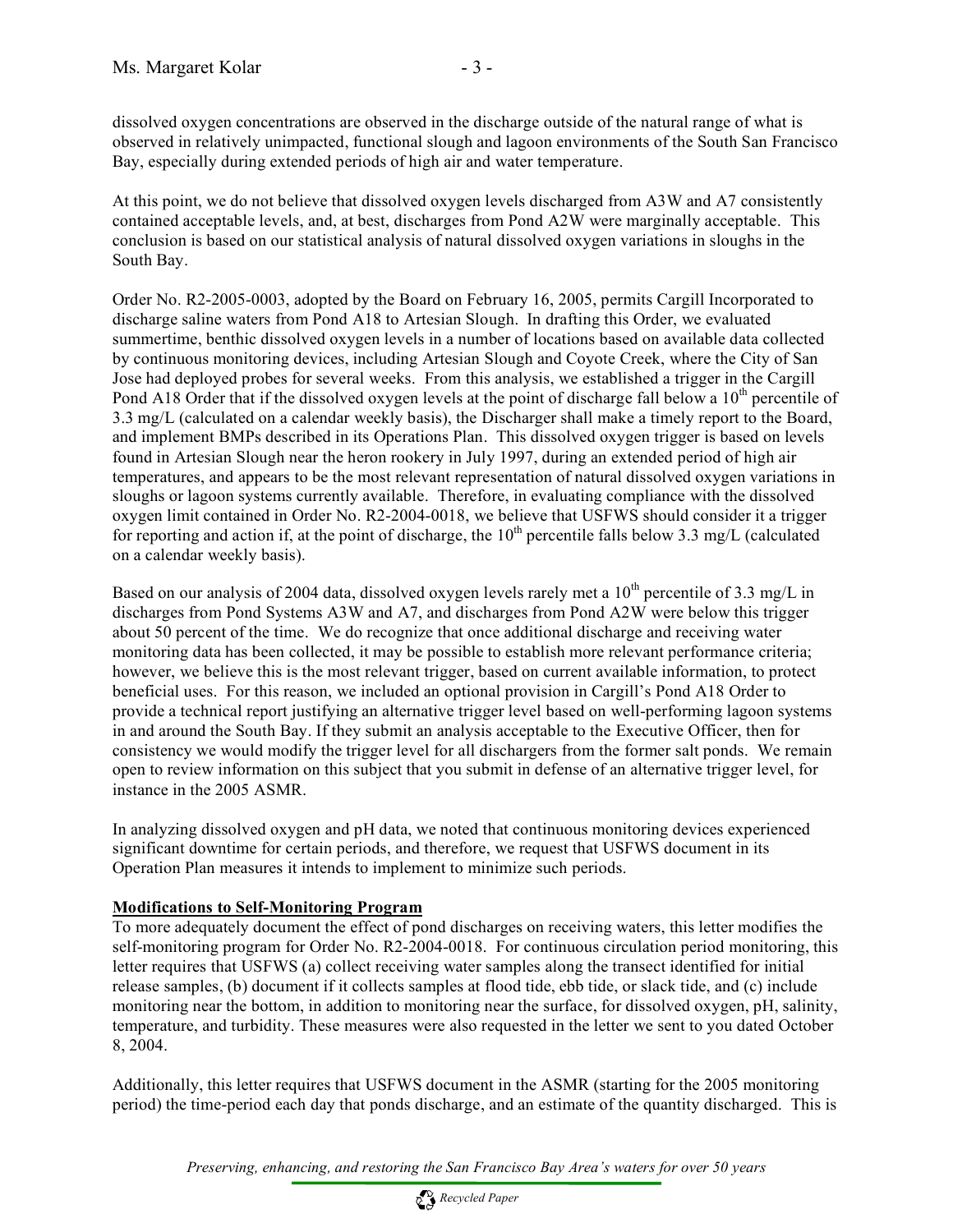.

necessary to provide a context of the amount of pond waters entering sloughs and the Bay relative to ambient flows, the intermittent nature of the discharges (i.e., only around low tides), and to document the effect of manipulating flow rates on receiving water quality, because adjusting flow rates is indicated as one of the corrective measures if salinity or dissolved oxygen levels become problematic.

On monitoring requirements, USFWS indicates in its Annual Report that it does not believe monthly within-pond monitoring from May through October for dissolved oxygen, pH, temperature, salinity, and chlorophyll *a* provides useful information for pond management. At the March 3, 2005, meeting USFWS clarified that it would conduct within-pond monitoring if pond discharges appear to be threatening noncompliance, but it did not believe that Self-Monitoring Program should have a prescriptive requirement. We agree, and hereby eliminate monthly within-pond monitoring requirements. However, if USFWS finds that it violates limits of this Order, in particular the dissolved oxygen trigger of 3.3 mg/L (mentioned above), this letter amends the Self-Monitoring Program to require that it conduct within-pond monitoring to investigate the potential for using baffles to transfer more oxygenated water towards the discharge point. Additionally, this letter amends the Self-Monitoring Program to require that USFWS accelerate receiving water monitoring to weekly from monthly if it records dissolved oxygen levels below a  $10^{th}$  percentile of 3.3 mg/L (calculated on a calendar weekly basis) at the discharge point.

We appreciate the commitment and partnership of USFWS in working with USGS to collect information on total and methyl mercury in the sediments of the former salt ponds, both at the water-sediment interface and at depth. This information was collected and reported to the Water Board without the need for prescriptive self-monitoring requirements and demonstrated our collective commitment to learn more about the dynamics of mercury in various wetland management scenarios as the initial stewardship plan gets underway and long-term planning decisions are made. This information collection effort should continue to be closely coordinated with the long-term restoration planning effort led by the California Coastal Conservancy.

We thank USFWS for taking the time to meet with us on March 3, 2005, to discuss potential improvements for ensuring that the initial stewardship plan operates as smoothly as possible during the transition from salt-making to restoration of estuarine wetland functions. As USFWS is preparing to initiate discharge from Ponds A14 and A16 by the end of March, we would like to remind it that in accordance with Provision D.3 of Order No. R2-2004-0018 it must have an Operations Plan for each of these systems in place before commencing discharge. If you have any questions concerning this communication, please contact Robert Schlipf at (510) 622-2478 or via email at rschlipf@waterboards.ca.gov

Sincerely,

*Original signed by*

Bruce H. Wolfe Executive Officer

Enclosure: Revised Table 1B of Self-Monitoring Program

cc: Clyde Morris, U.S. Fish & Wildlife Service, Newark Eric Mruz, U.S. Fish & Wildlife Service, Newark Steve Ritchie, California Coastal Conservancy

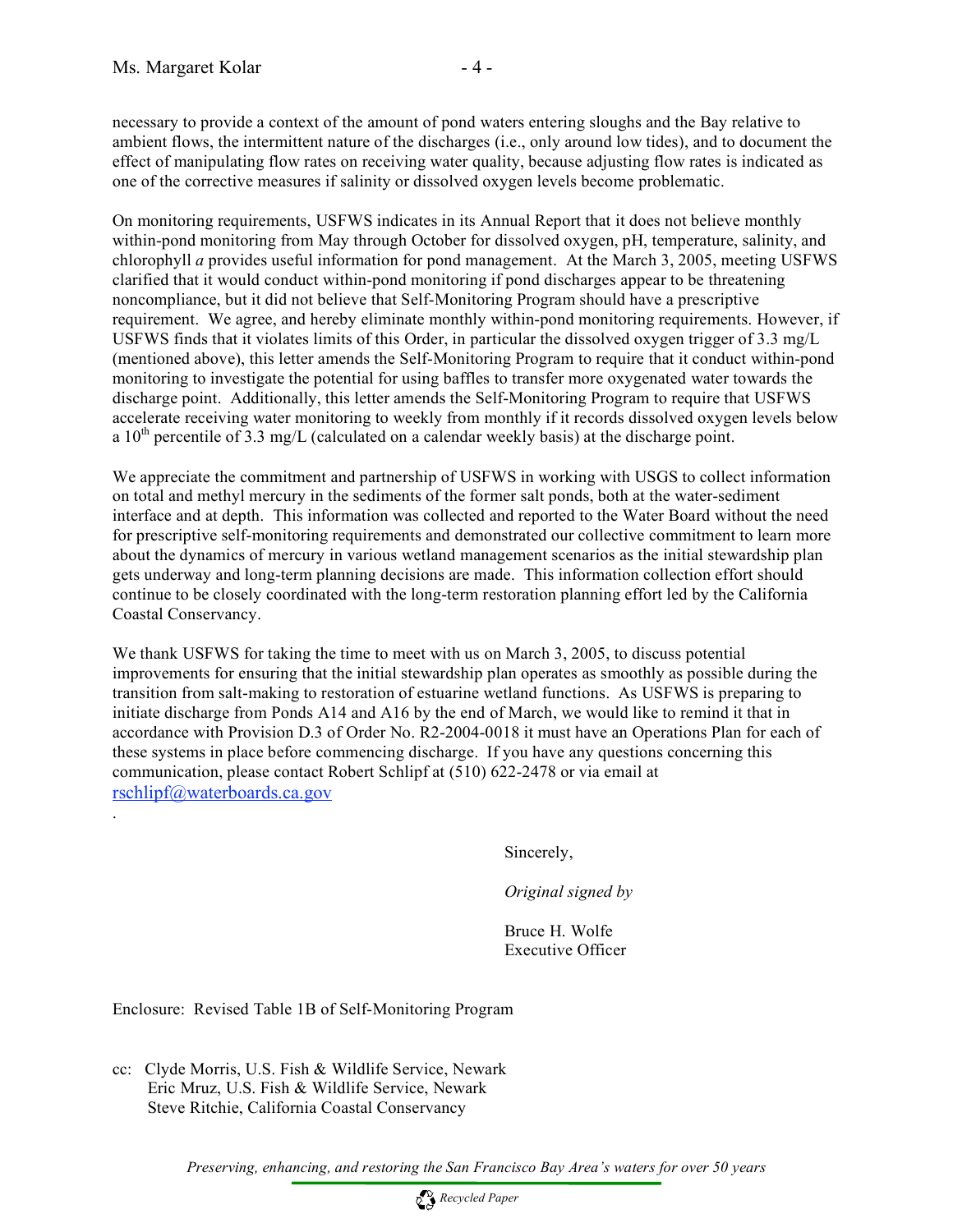Carl Wilcox, California Department of Fish & Game, Yountville Amy Hutzel, State Coastal Conservancy, Oakland

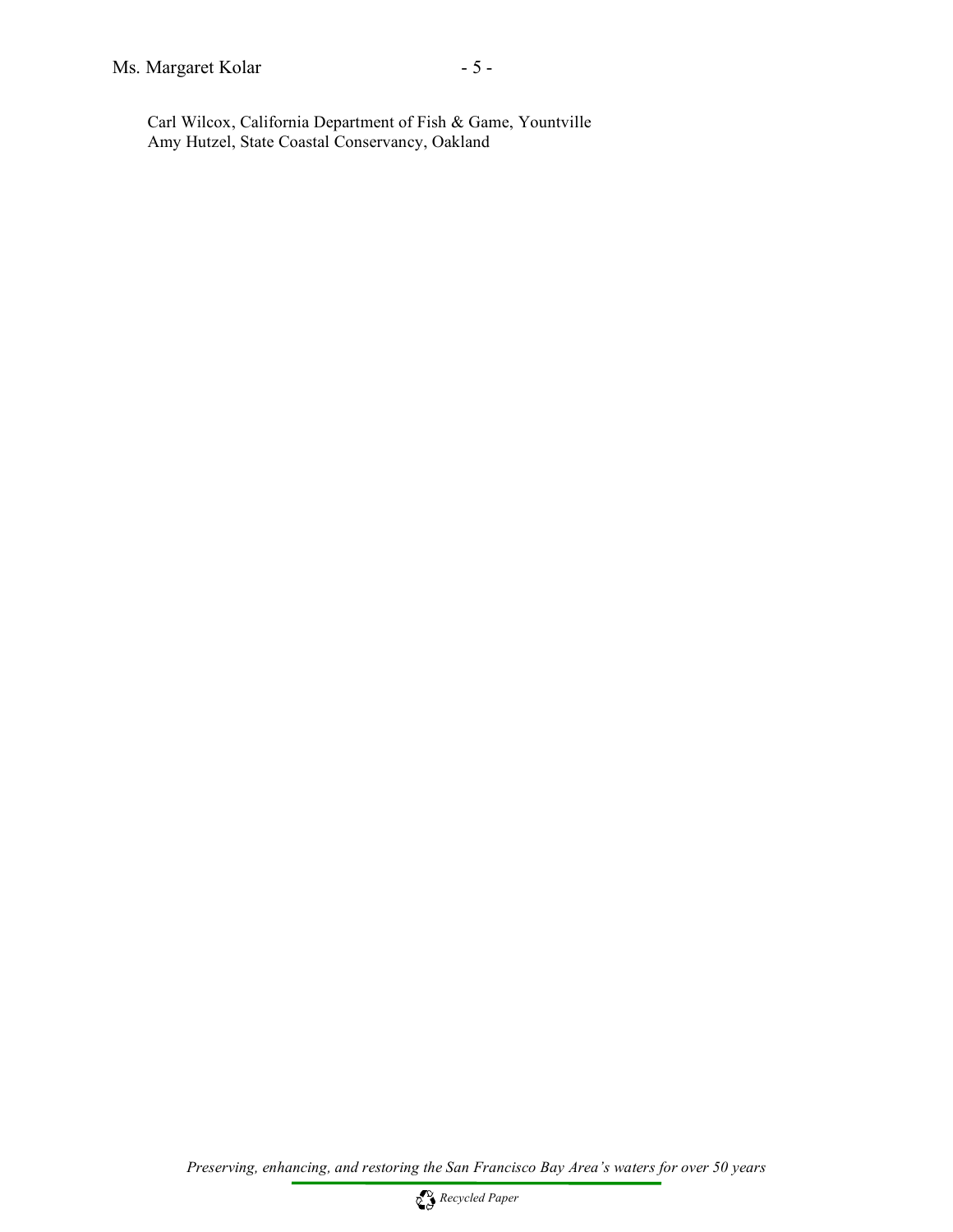| Sampling Station: | D.0            | pH | Temp           | Salin          | Metals        | Sample             |
|-------------------|----------------|----|----------------|----------------|---------------|--------------------|
|                   |                |    |                | ity            |               | Function           |
| $A-A2W-1$         | Λ              | Α  | Α              | A              | $\mathbf C$   | Discharge          |
| $A - A2W - 2$     | A              | A  | Α              | A              |               | Receiving          |
| $A - A2W - 3$     | A              | Α  | A              | A              |               | Receiving          |
| $A - A2W - 4a$    | $\, {\bf B}$   | B  | В              | B              |               | Receiving          |
| $A - A2W - 4b$    | $\overline{B}$ | B  | В              | B              |               | Receiving          |
| $A - A2W - 4C$    | $\overline{B}$ | B  | В              | B              |               | Receiving          |
| $A-A3W-1$         | A              | A  | $\overline{A}$ | $\overline{A}$ | $\mathcal{C}$ | Discharge          |
| $A - A3W - 2$     | Α              | A  | A              | A              |               | Receiving          |
|                   |                |    |                |                |               | Water              |
| $A - A3W - 3$     | Α              | A  | A              | Α              |               | Receiving          |
|                   |                |    |                |                |               | Water              |
| $A - A3W - 4$     | Α              | A  | A              | A              |               | Receiving          |
|                   |                |    |                |                |               | Water              |
| $A - A3W - 6$     | Α              | A  | A              | Α              |               | Receiving          |
|                   |                |    |                |                |               | Water              |
| $A - A3W - 7$     | Α              | A  | A              | Α              |               | Receiving          |
| $A - A3W - 8$     | Α              | A  | A              | A              |               | Water<br>Receiving |
|                   |                |    |                |                |               | Water              |
| $A - A3W - 9$     | A              | Α  | A              | A              |               | Receiving          |
|                   |                |    |                |                |               | Water              |
| $A-A7-1$          | Α              | A  | Α              | Α              | $\mathsf{C}$  | Discharge          |
| $A - A7 - 2$      | Α              | A  | A              | Α              |               | Receiving          |
|                   |                |    |                |                |               | Water              |
| $A - A7 - 3$      | Α              | A  | A              | Α              |               | Receiving          |
|                   |                |    |                |                |               | Water              |
| $A - A7 - 4$      | Α              | A  | A              | A              |               | Receiving          |
|                   |                |    |                |                |               | Water              |
| $A - A7 - 5$      | Α              | A  | Α              | A              |               | Receiving          |
|                   |                |    |                |                |               | Water              |
| $A - A7 - 7$      | Α              | Α  | Α              | Α              |               | Receiving<br>Water |
| $A - A7 - 8$      |                | A  | Α              | A              |               | Receiving          |
|                   | Α              |    |                |                |               | Water              |
|                   | A              | Α  | A              | Α              | $\mathsf{C}$  | Discharge          |
|                   |                |    |                |                |               |                    |
| A-A14-1           |                |    |                |                |               |                    |
| $A - A14 - 2a$    | Α              | А  | А              | А              |               | Receiving          |
|                   |                |    |                |                |               | Water              |
| $A - A14 - 2b$    | Α              | A  | Α              | Α              |               | Receiving<br>Water |
| $A - A14 - 2c$    | Α              | А  | A              | A              |               | Receiving          |
|                   |                |    |                |                |               | Water              |
|                   |                |    |                |                |               |                    |

#### **TABLE 1B – CONTINUOUS CIRCULATION MONITORING FOR ALVISO PONDS**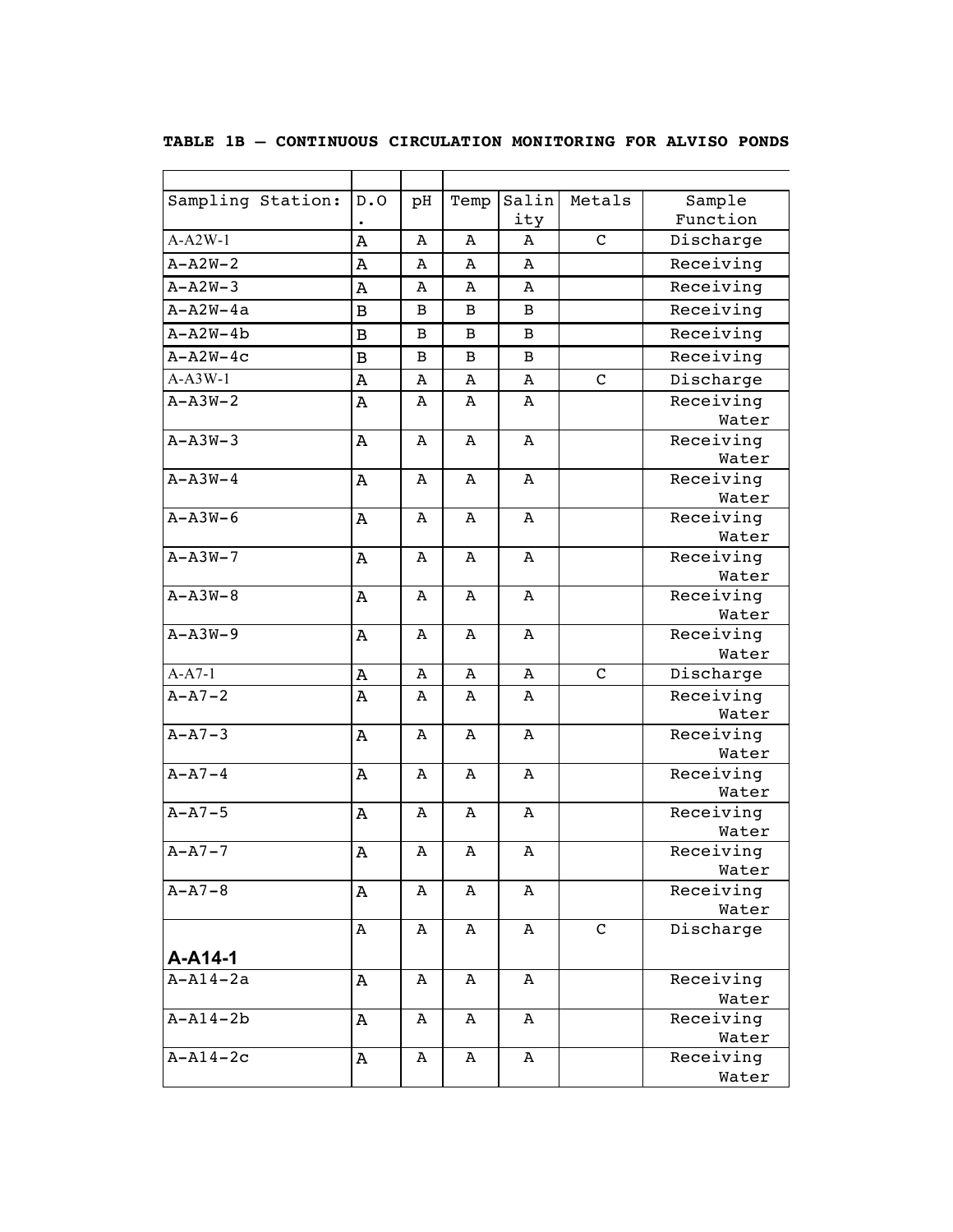South Bay Salt Ponds Initial Stewardship Plan -2-Order No. R2-2004-0018 Revised Self-Monitoring Program March 2005

| Sampling Station: | D.0          | рH | Temp         | Salin | Metals | Sample    |
|-------------------|--------------|----|--------------|-------|--------|-----------|
|                   | ٠            |    |              | ity   |        | Function  |
|                   | $\mathbf{A}$ | A  | A            | A     | C      | Discharge |
| A-A16-1           |              |    |              |       |        |           |
| $A - A16 - 2$     | A            | A  | A            | A     |        | Receiving |
|                   |              |    |              |       |        | Water     |
| $A - A16 - 4$     | A            | A  | A            | A     |        | Receiving |
|                   |              |    |              |       |        | Water     |
| $A - A16 - 5$     | A            | A  | $\mathbf{A}$ | A     |        | Receiving |
|                   |              |    |              |       |        | Water     |
| $A - A16 - 6$     | A            | A  | A            | A     |        | Receiving |
|                   |              |    |              |       |        | Water     |

#### **LEGEND FOR TABLE 1B**

A = Receiving water samples shall be collected at discrete locations near the surface and bottom from downstream to upstream of the discharge point. Receiving water slough samples shall be collected monthly from May through October as close to low tide as practicable. Discharge pond samples shall be collected before pond water mixes with receiving water using a continuous monitoring device from May through October. If dissolved oxygen levels at the discharge point fall below a  $10^{\text{th}}$  percentile of 3.3 mg/L (calculated on a calendar weekly basis), the Discharger shall accelerate receiving water monitoring to weekly, notify Water Board staff, and implement best management practices to increase dissolved oxygen levels in discharged water (including within pond monitoring). For days it collects receiving water samples, the Discharger shall also report standard observations, as described in Section D of the SMP, and document if it collect samples at flood tide, ebb tide, or slack tide. Additionally, the Discharger shall record a daily estimate of the quantity and time-period of discharge based on pond water levels and the strength of tides.

#### **LEGEND FOR TABLE 1B - Continued**

- B = Receiving water samples shall be collected at discrete locations near the surface and bottom from downstream to upstream of the discharge point. Receiving water bay samples shall be collected monthly from May through October as close to low tide as practicable. For days it collects receiving water samples, the Discharger shall also report standard observations, as described in Section D of the SMP, and document if it collect samples at flood tide, ebb tide, or slack tide.
- C = Water column samples for total and dissolved arsenic, chromium, nickel, copper, zinc, selenium, silver, cadmium, lead, and mercury shall be collected annually in August or September. When